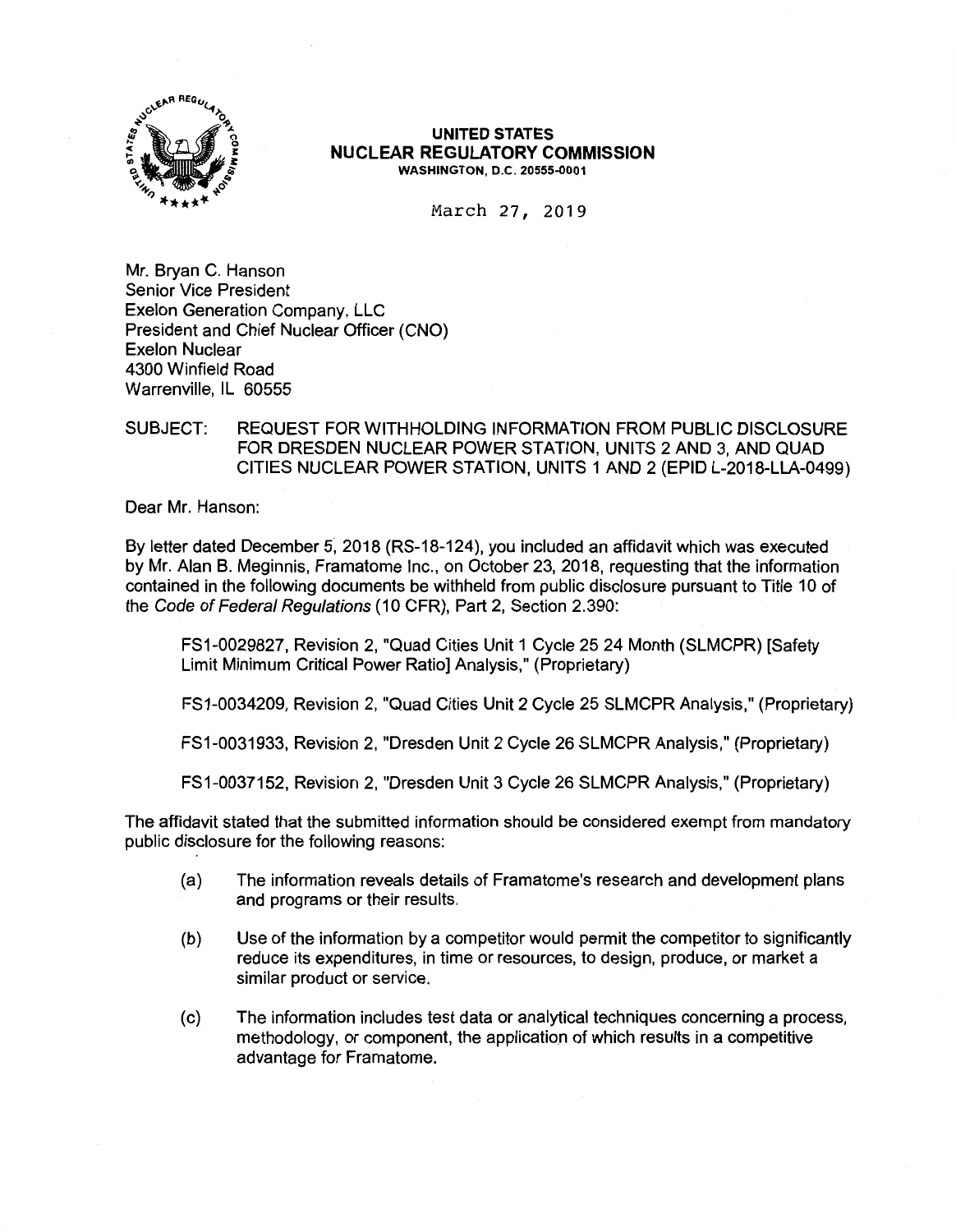B. Hanson

- (d) The information reveals certain distinguishing aspects of a process, methodology, or component, the exclusive use of which provides a competitive advantage for Framatome in product optimization or marketability.
- (e) The information is vital to a competitive advantage held by Framatome, would be helpful to competitors to Framatome, and would likely cause substantial harm to the competitive position of Framatome.

We have reviewed your application and the material in accordance with the requirements of 10 CFR 2.390 and, on the basis of the statements in the affidavit, have determined that the submitted information sought to be withheld contains proprietary commercial information and should be withheld from public disclosure.

Therefore, FS1-0029827, Revision 2, "Quad Cities Unit 1 Cycle 25 24 Month SLMCPR Analysis"; FS1-0034209, Revision 2, "Quad Cities Unit 2 Cycle 25 SLMCPR Analysis"; FS1- 0031933, Revision 2, "Dresden Unit 2 Cycle 26 SLMCPR Analysis"; and FS1-0037152, Revision 2, "Dresden Unit 3 Cycle 26 SLMCPR Analysis"; will be withheld from public disclosure pursuant to 10 CFR 2.390(b)(5) and Section 103(b) of the Atomic Energy Act of 1954, as amended.

Withholding from public inspection shall not affect the right, if any, of persons properly and directly concerned to inspect the documents. If the need arises, we may send copies of this information to our consultants working in this area. We will, of course, ensure that the consultants have signed the appropriate agreements for handling proprietary information.

If the basis for withholding this information from public inspection should change in the future such that the information could then be made available for public inspection, you should promptly notify the Nuclear Regulatory Commission (NRC). You also should understand that the NRC may have cause to review this determination in the future, for example, if the scope of a Freedom of Information Act request includes your information. In all review situations, if the NRC makes a determination, adverse to the above, you will be notified in advance of any public disclosure.

If you have any questions regarding this matter, I may be reached at 301-415-1129.

Sincerely,

Russell S. Haskell II, Project Manager Plant Licensing Branch Ill Division of Operating Reactor Licensing Office of Nuclear Reactor Regulation

Docket Nos.: 50-237, 50-249, 50-254, and 50-265

cc: Listserv